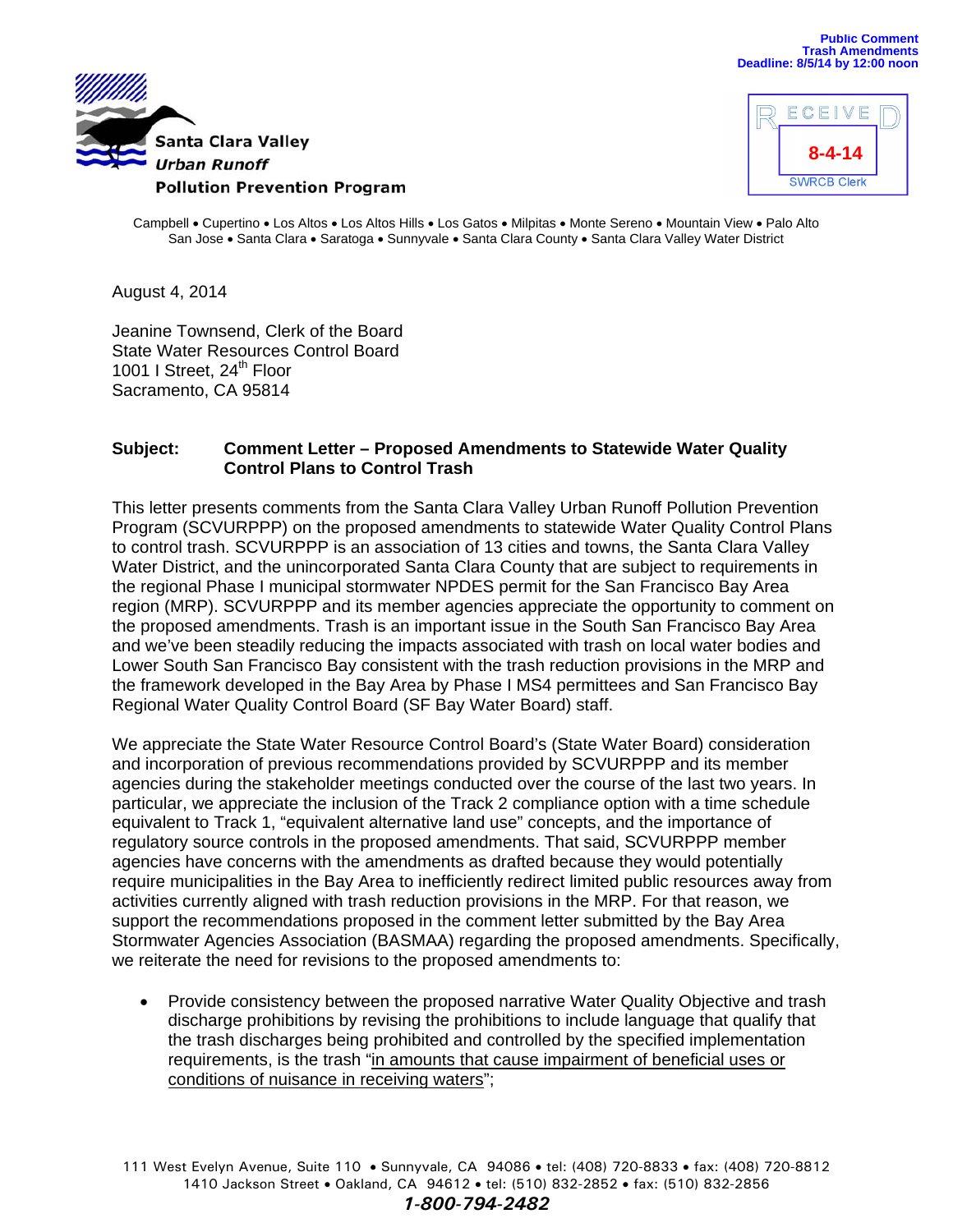- Provide an alternative (i.e., Track 3) to allow for compliance to be achieved via continued implementation the trash-specific provisions in the MRP; and
- Effectively provide "certification" for all devices previously "approved" by SF Bay Regional Board staff as full capture systems that are installed or in the process of being installed in the Bay Area.

SCVURPPP has been a leader in stormwater management prior to the issuance of the first municipal stormwater NPDES permits in the nation. Over 15 years ago, SCVURPPP agencies recognized the need to identify the extent and magnitude of the trash issue in the Bay region, and as a result SCVURPPP began implementing trash assessment strategies, and permittees began implementing enhanced control measures to reduce the impacts of trash on local water bodies. With the inclusion of trash control provisions in the MRP in 2009, SCVURPPP permittees intensified their efforts to significantly reduce trash discharged from MS4s to South Bay water bodies. For example, in just four years since the issuance of the MRP, SCVURPPP and its member agencies have had success in:

- Actively participating in the Bay Area regional study to develop regional trash generation rates;
- Developing community-specific maps that identify trash generating areas and short-term and long-term trash load reduction plans that describe planned trash reduction actions for geographically-specific trash management areas;
- Installing and maintaining full capture devices that effectively intercept trash from over 4,000 acres of land;
- Adopting over 15 local ordinances prohibiting the distribution or sale of litter-prone items such as single use plastic bags and expanded polystyrene foodware;
- Installing numerous partial trash capture devices and enhancing institutional controls, such as street sweeping and storm drain maintenance;
- Funding and actively participating in the implementation of an innovative regional social media campaign intended to change the behavior litterers, continuing to implement award-winning countywide and permittee-specific public education and outreach programs;
- Developing a new litter reduction initiative called the Santa Clara Valley Zero Litter Initiative (ZLI), which brings together stormwater professionals and other agencies and stakeholders integral to implementing collaborative projects designed to reduce trash/litter impacts on communities and the environment; and
- Developing an innovating Pilot Trash Assessment Strategy that includes a full capture device operations and maintenance program, on-land visual trash assessments, and receiving water monitoring, to demonstrate progress towards trash reduction goals.

These and additional efforts were conducted towards the goal of significantly reducing trash in MS4 discharges and achieving rigorous trash reduction goals set forth in the MRP (i.e., 40% by July 2014). These actions are part of a well designed framework developed by Bay Area Phase I MS4s and SF Bay Area Water Board staff, who have spent considerable resources identifying areas that contribute trash at problematic levels to their stormwater conveyance systems and tailoring trash control measures that are reducing impacts from trash generating areas in their communities.